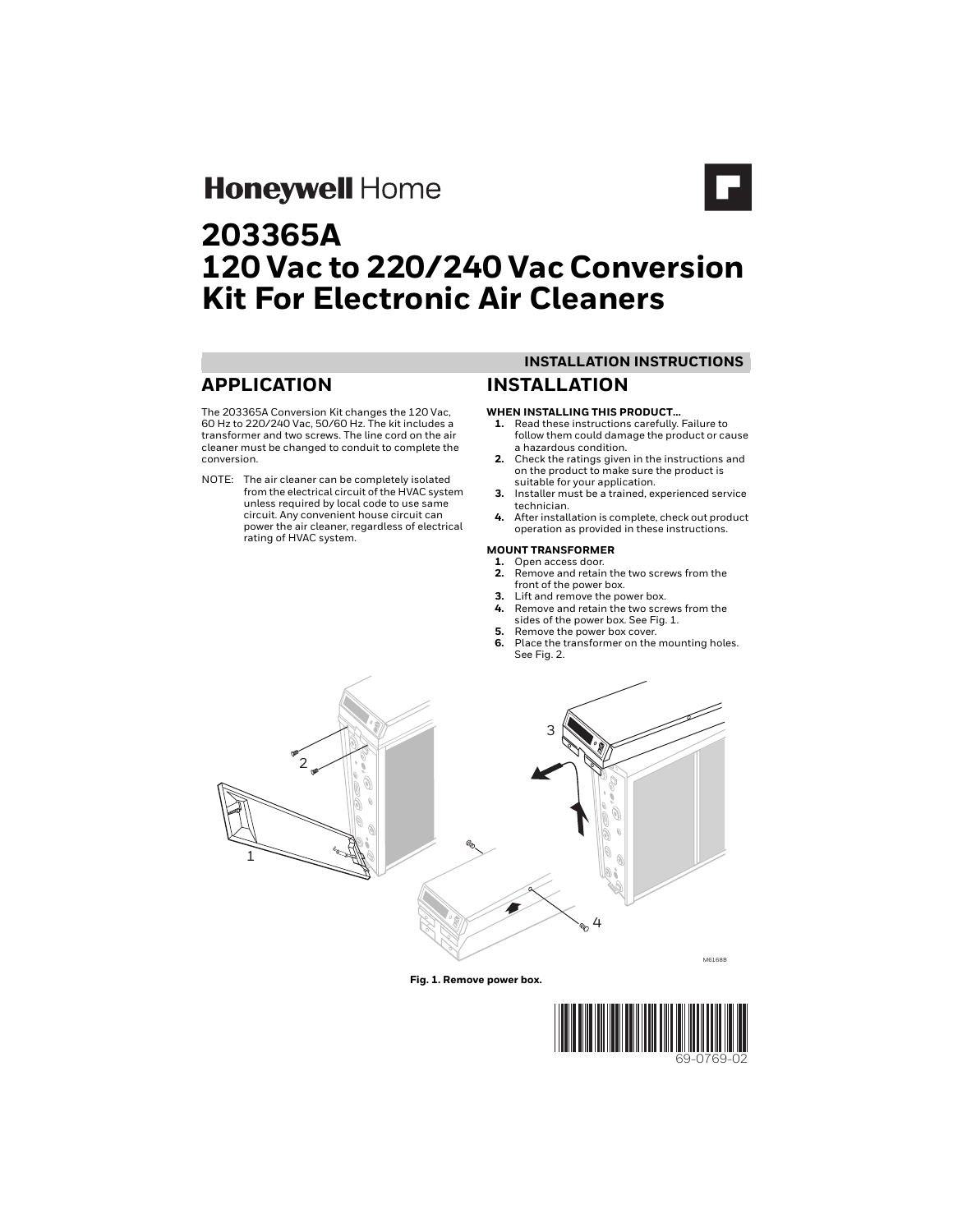### 203365A 120 VAC TO 220/240 VAC CONVERSION KIT FOR ELECTRONIC AIR CLEANERS

- NOTE: Be sure the transformer terminals are located on the side away from the power supply. See [Fig. 2](#page-1-0).
	- **7.** Use the two provided screws to secure the transformer to the power box.

#### **WIRE TRANSFORMER TO POWER SUPPLY (SEE [FIG. 2](#page-1-0))**

- **1.** Remove black wire from power supply P1 terminal and place it on one of the transformer terminals.
- **2.** Connect the transformer black lead to the power supply P1 terminal.
- **3.** Remove brown wire from power supply P2 terminal and place it on the empty transformer terminal.
- **4.** Connect the transformer brown lead to the power supply P2 terminal.

See [Fig. 3](#page-2-0) for internal schematic for the electronic air cleaner with conversion kit.

# **CHANGE PLUG TO CONDUIT**

# **CAUTION ELECTRIC SHOCK HAZARD. CAN CAUSE ELECTRICAL SHOCK OR EQUIPMENT DAMAGE.**

Disconnect power before installing replacement power supply board.

- **1.** In the power box, remove and retain two wire nuts that connect the line cord leads to the power box wiring.
- **2.** Remove the power green lead from the green grounding screw on the wiring compartment barrier.
- **3.** Remove the power cord and the strain relief.
- **4.** Put the provided plug in the hole left by the power cord.

# **COMPLETE WIRING**



- **1.** Attach conduit through a power box side knockout.
- **2.** Wire the air cleaner directly to the line voltage using wire nuts. See [Fig. 3.](#page-2-0) Secure ground connection to the green ground screw on the wiring compartment barrier.
- **3.** Replace power supply box, cover and access door.



<span id="page-1-0"></span>M5767A  $\sqrt{1}$  BROWN AND BLACK WIRES OFF OF P1 AND P2 TERMINALS CAN GO ON EITHER TRANSFORMER TERMINAL.

**Fig. 2. Mount and wire transformer.**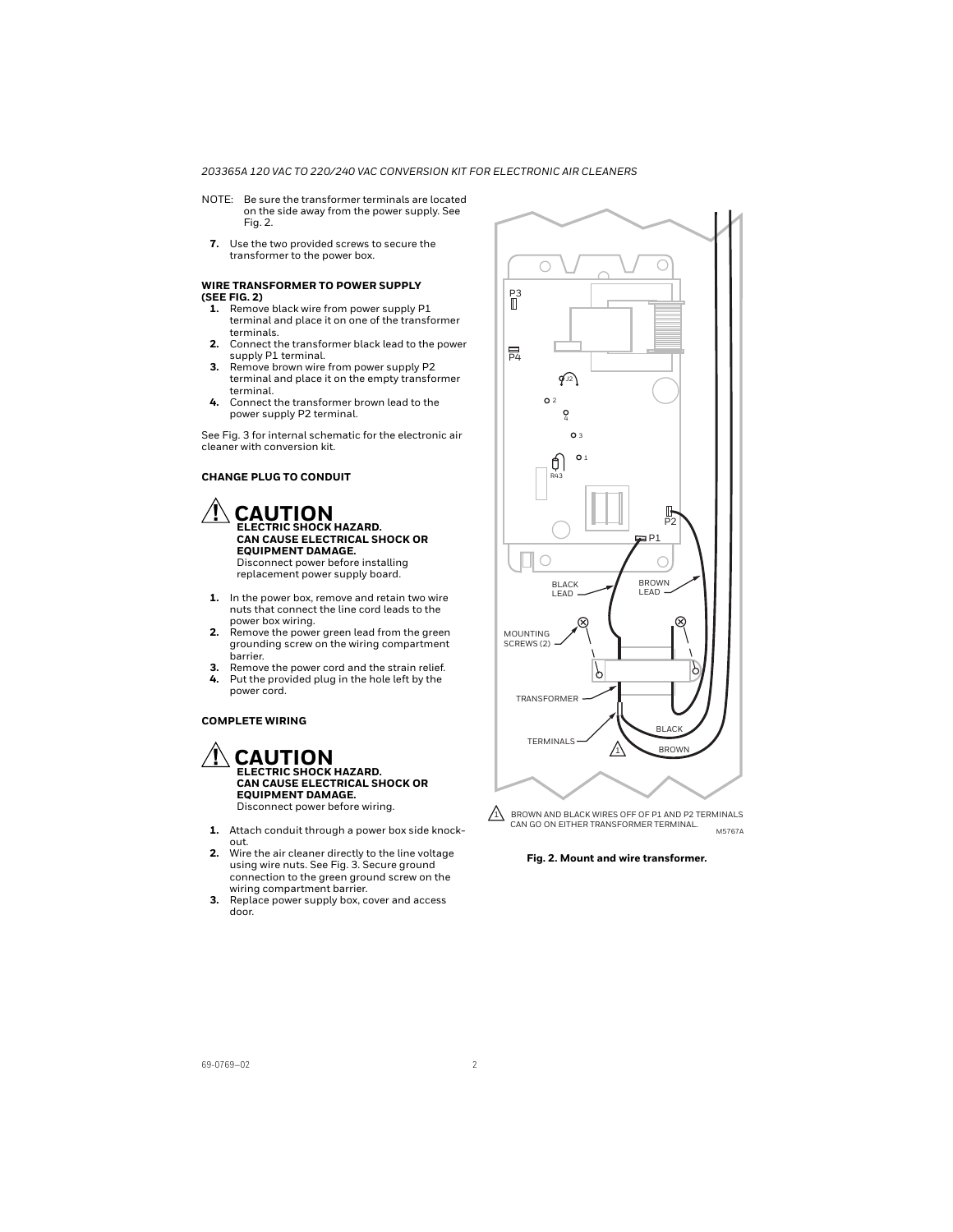

<span id="page-2-0"></span>**Fig. 3. Internal schematic for electronic air cleaner with 203365A Conversion Kit.**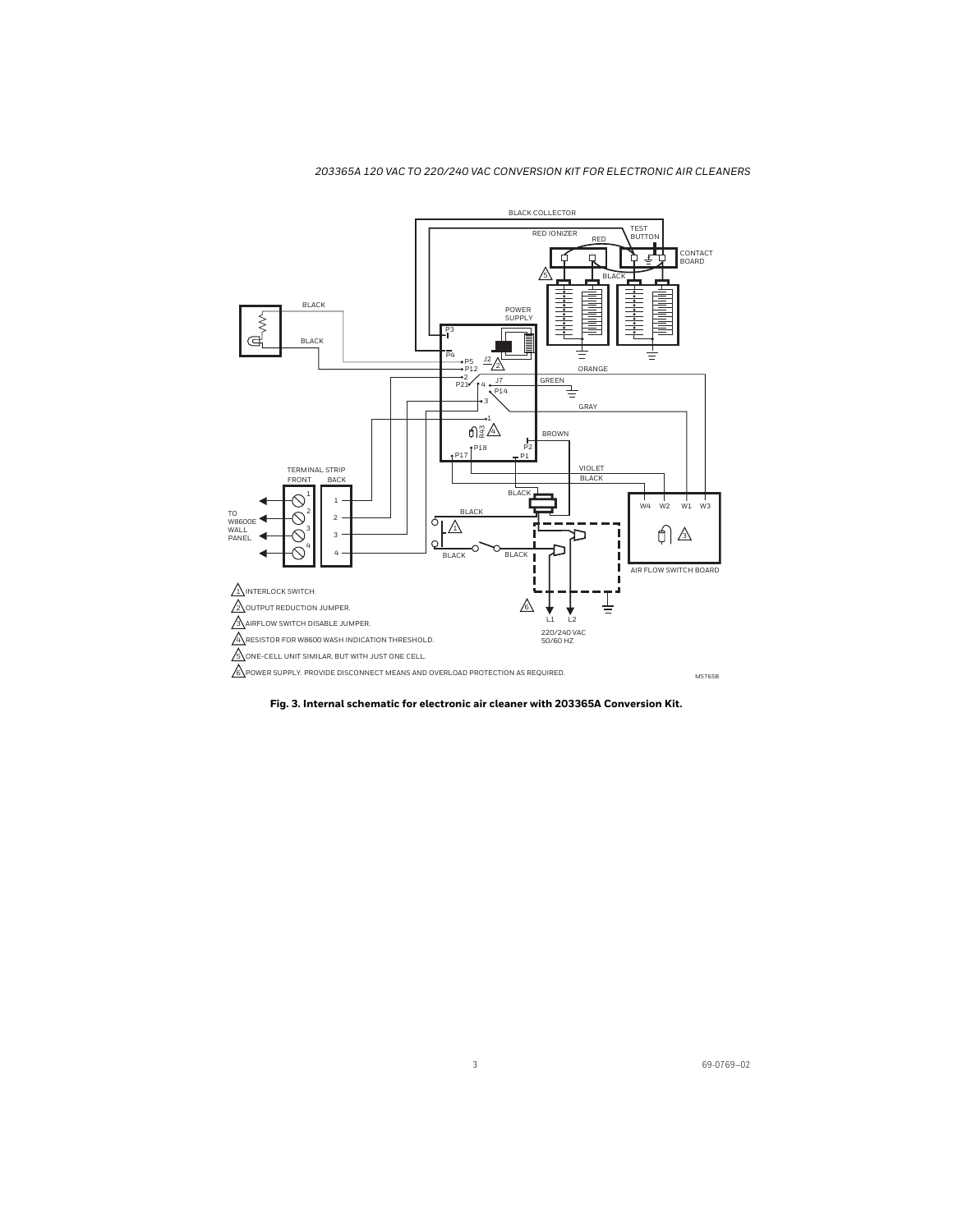# **CHECKOUT**

# **WARNING ELECTRIC SHOCK HAZARD. CAN CAUSE PERSONAL INJURY OR EQUIPMENT DAMAGE.**

The following procedures expose hazardous live parts. Disconnect from power supply between checks and proceed carefully. These instructions are for use by only qualified personnel.

With all components in place, connect power to the air cleaner. Turn on the air cleaner switch to energize the system blower. Check the following points of operation:

- **1.** The neon light next to the on-off switch is on. If a W8600E is part of the installation, check the wall panel and make sure the ON LED is lit. The W8600E CHECK LED will come on if there is a problem with the high voltage power supply.
- **2.** Turn off the system blower. The neon light should go off after a few seconds. The neon light indicates that the air cleaner is energized and the high voltage power supply is working properly.
- **3.** Turn on the system blower. With the air cleaner energized, push the test button. A snapping sound indicates that the collector voltage is present on the cell. The W8600E CHECK LED will come on when the test button is held down.
- **4.** With a multispeed blower, repeat steps 1 through 3 for each fan speed.
- **5.** If operation is not as described, refer to the Electrical Troubleshooting section.

# **Electrical Troubleshooting**



#### **ELECTRIC SHOCK HAZARD. CAN CAUSE PERSONAL INJURY OR EQUIPMENT DAMAGE.**

The following procedures expose hazardous live parts. Disconnect from power supply between checks and proceed carefully. These instructions are for use by only qualified personnel.

## **TOOLS AND EQUIPMENT**

Troubleshooting the electronic air cleaner requires:

- Needle nose pliers for stringing ionizer wires and inserting edge connectors.
- Test meter.

## **NEON LIGHT (ON POWER BOX)**

The neon light is powered through the power supply and is on when the power supply output voltage is normal.

### **TEST BUTTON**

When pushed, the *test button* shorts from collector voltage to ground. The resulting arcing sound indicates that high voltage is being supplied to the collector. The solid state power supply controls current flow to the collector. On air cleaners with a W8600E, the CHECK LED will come on when the *test button* is held down.

# **CHECK LED (AIR CLEANERS WITH W8600E)**

The CHECK LED is on the W8600E. It lights to indicate the following problems: excessive dirt loading (beyond that required to activate the WASH LED), partial shorting of the collector, continuous ionizer or collector arcing, power supply failure, excessive ionizer current, or any condition causing a major reduction in high voltage.

## **POWER BOX**



The solid-state power supply within the power supply box can be replaced. When troubleshooting indicates a power supply or solid-state performance indicator problem, replace the entire power box or replace the .<br>power supply within the box. See Installation Instructions, form 69-0776. See [Fig. 1](#page-0-0) for power box removal.

#### **TROUBLESHOOTING PROCEDURE**

The electronic air cleaner troubleshooting chart shows how to quickly isolate a problem in the air cleaner. See [Fig. 4.](#page-4-0) Although a meter is needed for some steps, the primary diagnostic tools are the *neon light* and the *test button*.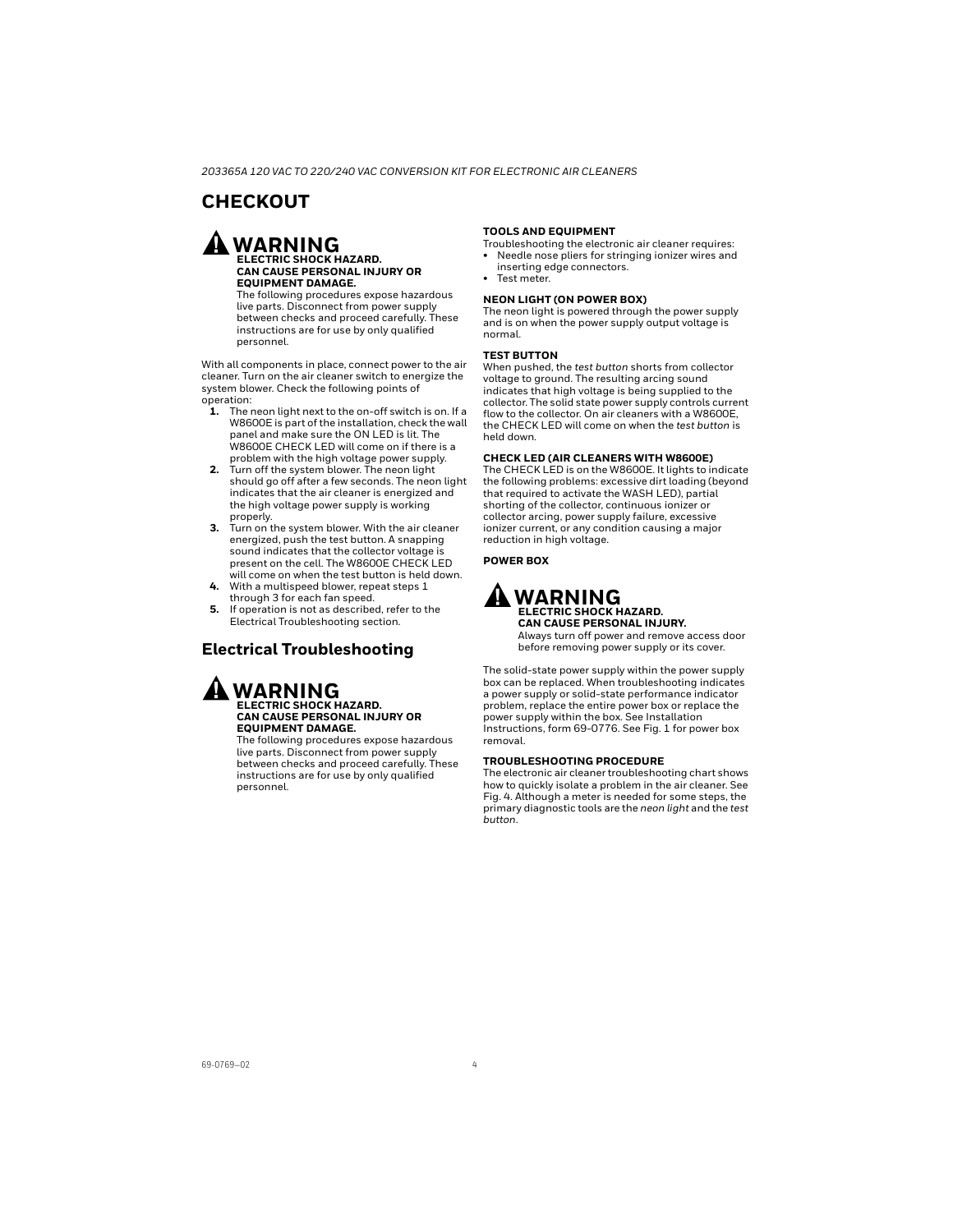## 203365A 120 VAC TO 220/240 VAC CONVERSION KIT FOR ELECTRONIC AIR CLEANERS



<span id="page-4-0"></span>**Fig. 4. Troubleshooting air cleaners with solid-state performance indicator.**